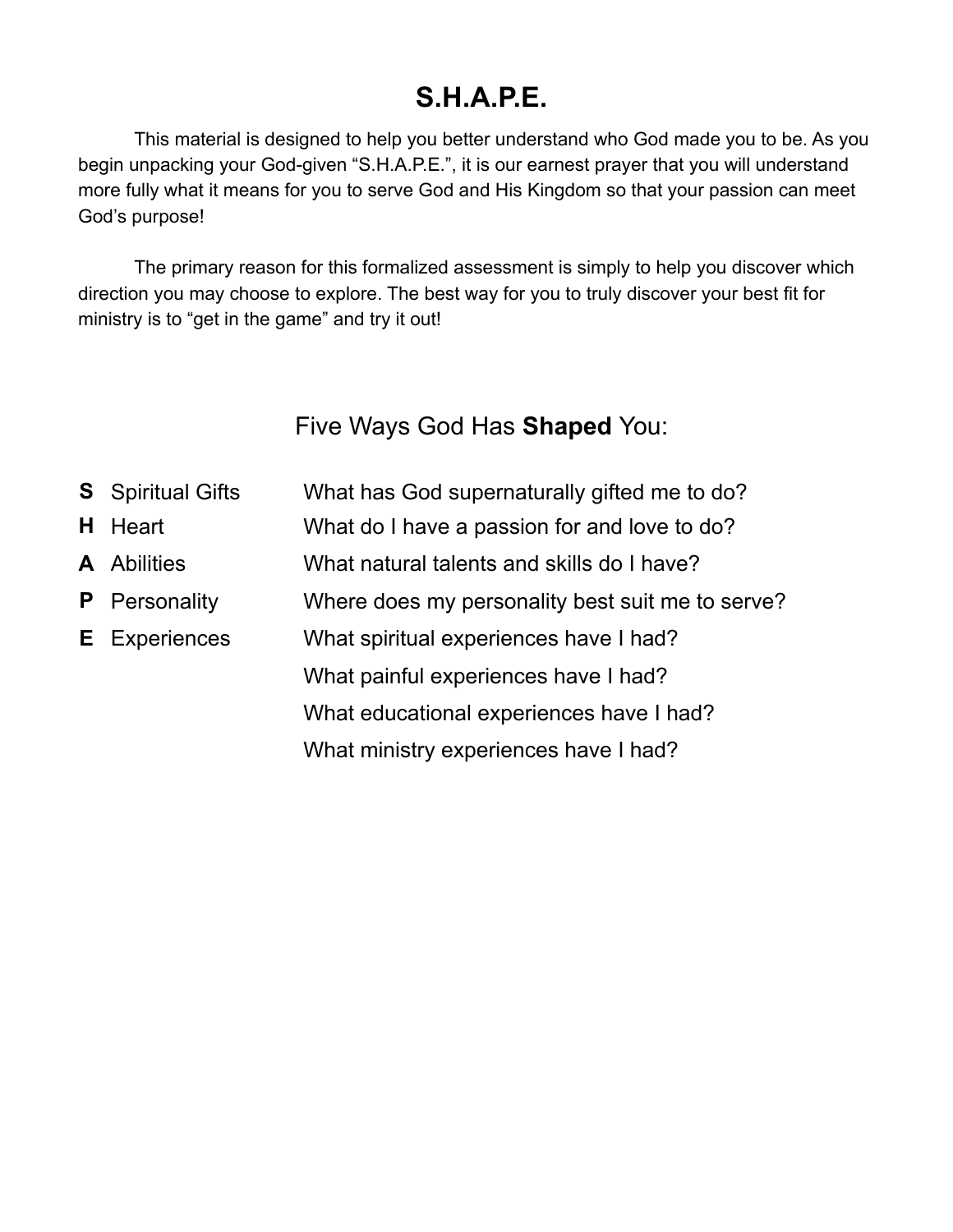# **About Spiritual Gifts**

*"Now about spiritual gifts, brothers,I do not want you to be ignorant."* 1 Corinthians 12:1 (NIV)

A spiritual gift is a special ability given by the Holy Spirit to serve others and strengthen the Body of Christ.

Ways to Discover Our Spiritual Gifts:

- Experiment It's easier to discover your gift through ministry than to discover your ministry through your gift.
- Read and Study There are a number of books that talk about spiritual gifts.
- Take assessments Such as the S.H.A.P.E. assessment.
- Ask others for input Others will often see gifts in us that we can't see ourselves.

### Spiritual Gifts:

Directions: Respond to each statement on the Spiritual Gift Assessment pages which follow, according to the following scale:

3 = consistently, definitely true

- 2 = Most of the time, usually true
- 1 = Some of the time, once in a while
- $0 = Not$  at all, never

Using the answer key, write your responses to each statement in the box that corresponds to that statement.

*Important*: Answer according to who you are, not who you would like to be or think you ought to be. How true are these statements for you? What has been your experience? To what degree do these statements reflect your usual tendencies?

Total each row and record that number in the Total (T) column.

Example:

| $1 =$ | $18 =$<br><u>_</u> | $35 =$<br> | - -<br>$52 =$ | $69 =$<br><u>_</u> | $86 =$ | $103 =$ | =<br>∪י | n |
|-------|--------------------|------------|---------------|--------------------|--------|---------|---------|---|
|-------|--------------------|------------|---------------|--------------------|--------|---------|---------|---|

When you have completed the assessment, please transfer your **top three to five Spiritual Gifts** to your S.H.A.P.E. Profile. (The top 3-6 highest totals (T's) = corresponding letters to be transferred into profile). Use the separate answer key and put the top 3 to 6 Spiritual Gifts on the S.H.A.P.E. Profile sheet and return to Mountain Springs Church.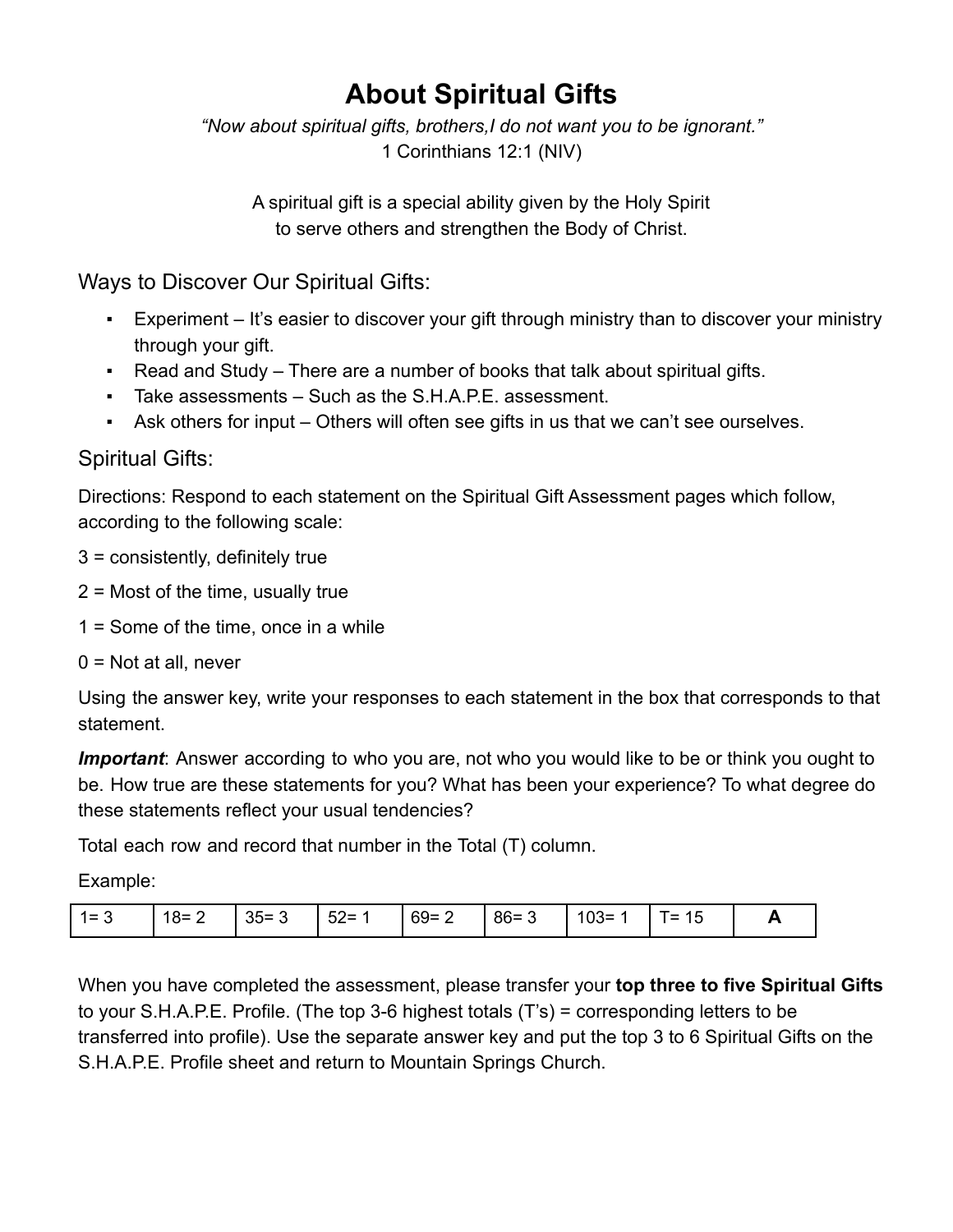# **Spiritual Gifts Assessment**

- 1. I like to organize people, tasks and events.
- 2. I would like to start churches in places where they do not currently exist.
- 3. I can readily distinguish between spiritual truth and error, good and evil.
- 4. I tend to see the potential in people.
- 5. I communicate the gospel to others with clarity and effectiveness.
- 6. I find it natural and easy to trust God to answer my prayers.
- 7. I give liberally and joyfully to people in financial need or to projects requiring support.
- 8. I enjoy working behind the scenes to support the work of others.
- 9. I view my home as a place to minister to people in need.
- 10. I take prayer requests from others and consistently pray for them.
- 11. I am approached by people who want to know my perspective on a particular passage or biblical truth.
- 12. I am able to motivate others to accomplish a goal
- 13. I empathize with hurting people and desire to help in their healing process.
- 14. I can speak in a way that results in conviction and change in the lives of others.
- 15. I enjoy spending time nurturing and caring for others.
- 16. I am able to communicate God's work effectively.
- 17. I am often sought out by others for advice about spiritual or personal matters.
- 18. I am careful, thorough, and skilled at managing details.
- 19. I am attracted to the idea of serving in another country or ethnic community.
- 20. I frequently am able to judge a person's character based upon first impressions.
- 21. I enjoy reassuring and strengthening those who are discouraged.
- 22. I consistently look for opportunities to guild relationships with non-Christians.
- 23. I have confidence in God's continuing provision and help, even in difficult times.
- 24. I give more than a tithe so that kingdom work can be accomplished.
- 25. I enjoy doing routine tasks that support the ministry.
- 26. I enjoy meeting new people and helping them to feel welcomed.
- 27. I enjoy praying for long periods of time and received leadings as to what God wants me to pray for.
- 28. I receive information from the Spirit that I did not acquire through natural means.
- 29. I am able to influence others to achieve a vision.
- 30. I can patiently support those going through painful experiences as they try to stabilize their lives.
- 31. I feel responsible to confront others with the truth.
- 32. I have compassion for wandering believers and want to protect them.
- 33. I can spend time in study knowing that presenting truth will make a difference in the lives of people.
- 34. I can often find simple, practical solutions in the midst of conflict or confusion.
- 35. I can clarify goals and develop strategies or plans to accomplish them.
- 36. I am willing to take an active part in starting a new church.
- 37. I can see through phoniness or deceit before it is evident to others.
- 38. I give hope to others by directing them to the promises of God.
- 39. I am effective at adapting the gospel message so that it connects with an individual's felt need.
- 40. I believe that God will help me to accomplish great things.
- 41. I manage my money well in order to free more of it for giving.
- 42. I willingly take on a variety of odd jobs around the church to meet the needs of others.
- 43. I genuinely believe the Lord directs strangers to me who need to get connected to others.
- 44. I am conscious of ministering to others as I pray.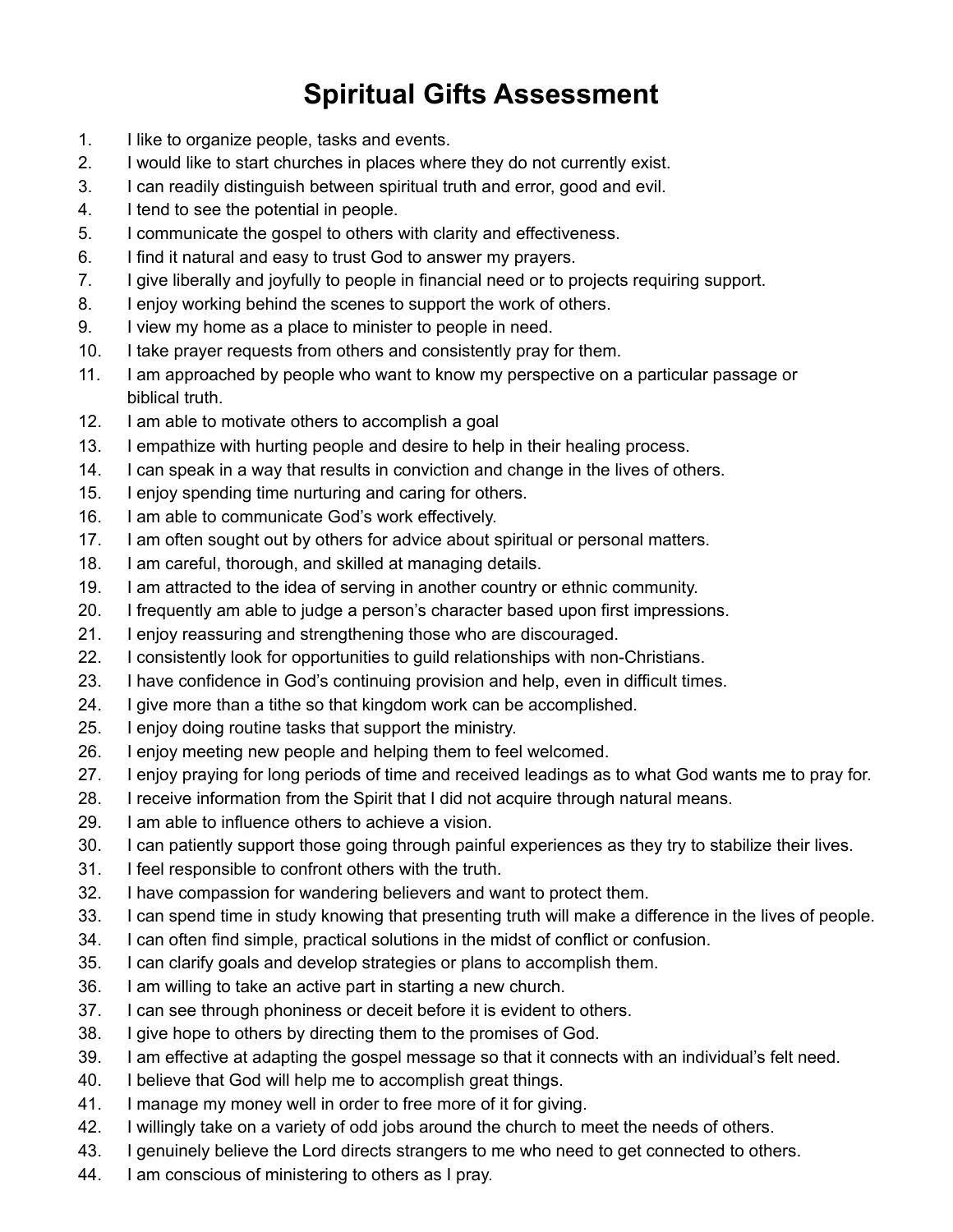- 45. I am committed, and schedule blocks of time for reading and studying Scripture, to understand Biblical truth fully and accurately.
- 46. I can adjust my leadership style to bring out the best in others.
- 47. I enjoy helping people sometimes regarded as undeserving or beyond help.
- 48. I boldly expose cultural trends, teachings, or events, which contradict Biblical principles.
- 49. I like to provide guidance for the whole person relationally, emotionally, spiritually, etc…
- 50. I can devote considerable time to learning new Biblical truths in order to communicate them to others.
- 51. I can easily select the most effective course of action from among several alternatives.
- 52. I can identify and effectively use the resources needed to accomplish tasks.
- 53. I can adapt well to different cultures and surroundings.
- 54. I tend to see rightness or wrongness in situations.
- 55. I reassure those who need to take courageous action in their faith, family, or life.
- 56. I invite unbelievers to accept Christ as their Savior.
- 57. I trust God in circumstances where success cannot be guaranteed by human effort alone.
- 58. I am challenged to limit my lifestyle in order to give away higher percentages of my income.
- 59. I see spiritual significance in doing practical tasks.
- 60. I like to create a place where people do not feel that they are alone.
- 61. I pray with confidence because I know that God works in response to prayer.
- 62. I have insight or just know something to be true.
- 63. I set goals and manage people and resources effectively to accomplish them.
- 64. I have great compassion for hurting people.
- 65. I see most actions as right or wrong, and feel the need to correct the wrong.
- 66. I can faithfully provide long-term support and concern for others.
- 67. I like to take a systemic approach to my study of the Bible.
- 68. I can anticipate the likely consequences of an individual's or group's action.
- 69. I like to help organizations or groups become more efficient.
- 70. I can relate to others in culturally sensitive ways.
- 71. I receive affirmation from others concerning the reliability of my insights or perceptions.
- 72. I strengthen those who are wavering in their faith.
- 73. I openly tell people that I am a Christian and want them to ask me about my faith.
- 74. I am convinced of God's daily Presence and action in my life.
- 75. I like knowing that my financial support makes a real difference in the lives and ministries of God's people.
- 76. I like to find small things that need to be done and often do them without being asked.
- 77. I enjoy entertaining people and opening my home to others.
- 78. When I hear about needy situations, I feel burdened to pray.
- 79. I have suddenly known some things about others, but did not know how I knew them.
- 80. I influence others to perform to the best of their capability.
- 81. I can look beyond a person's handicaps or problems to see a life that matters to God.
- 82. I like people who are honest and will speak the truth.
- 83. I enjoy giving guidance and practical support to a small group of people.
- 84. I can communicate Scripture in ways that motivate others to study and want to learn more.
- 85. I give practical advice to help others through complicated situations.
- 86. I enjoy learning about how organizations function.
- 87. I enjoy pioneering new undertakings.
- 88. I can identify preaching, teaching, or communication which is not true to the Bible.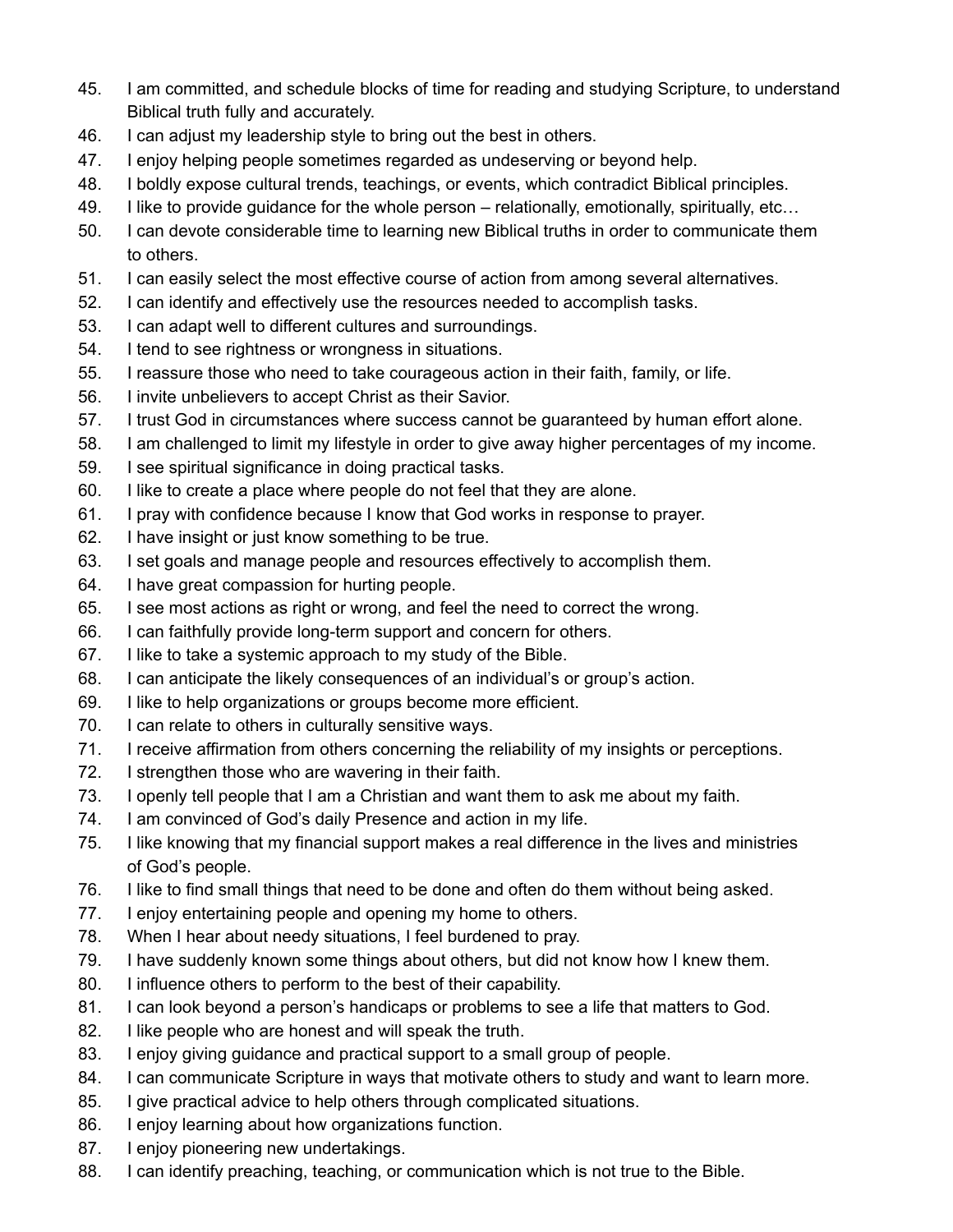- 89. I like motivating others to take steps for spiritual growth.
- 90. I openly and confidently tell others what Christ has done for me.
- 91. I am regularly challenging others to trust God.
- 92. I give generously due to my commitment to stewardship.
- 93. I feel comfortable being a helper, assisting others to do their job more effectively.
- 94. I do whatever I can to make people feel that they belong.
- 95. I am honored when someone asks me to pray for them.
- 96. I discover important Biblical truths when reading or studying Scripture which benefit others in the Body of Christ.
- 97. I am able to cast a vision that others want to be a part of.
- 98. I enjoy bringing hope and joy to people living in difficult circumstances.
- 99. I will speak God's truth, even in places where it is unpopular or difficult for others to accept.
- 100. I can gently restore wandering believers to faith and fellowship.
- 101. I can present information and skills to others at a level that makes it easy for them to grasp and apply to their lives.
- 102. I can apply Scriptural truth that others regard as practical and helpful.
- 103. I can visualize a coming event, anticipate potential problems, and develop backup plans.
- 104. I am able to orchestrate or oversee several church ministries.
- 105. I can sense when demonic forces are at work in a person or situation.
- 106. I am able to challenge or rebuke others in order to foster spiritual growth.
- 107. I seek opportunities to talk about spiritual matters with unbelievers.
- 108. I can move forward in spite of position or lack of support when I sense God's blessing on an undertaking.
- 109. I believe I have been given an abundance of resources so that I may give more to the Lord's work.
- 110. I readily and happily use my natural or learned skills to help wherever needed.
- 111. I can make people feel at ease even in unfamiliar surroundings.
- 112. I often see specific results in direct response to my prayers.
- 113. I confidently share my knowledge and insights with others.
- 114. I figure out where we need to go and help others to get there.
- 115. I enjoy doing practical things for others who are in need.
- 116. I feel compelled to expose sin wherever I see it and to challenge people to repentance.
- 117. I enjoy patiently but firmly nurturing others in their development as believers.
- 118. I enjoy explaining things to people so that they can grow spiritually and personally.
- 119. I have insights into how to solve problems that others do not see.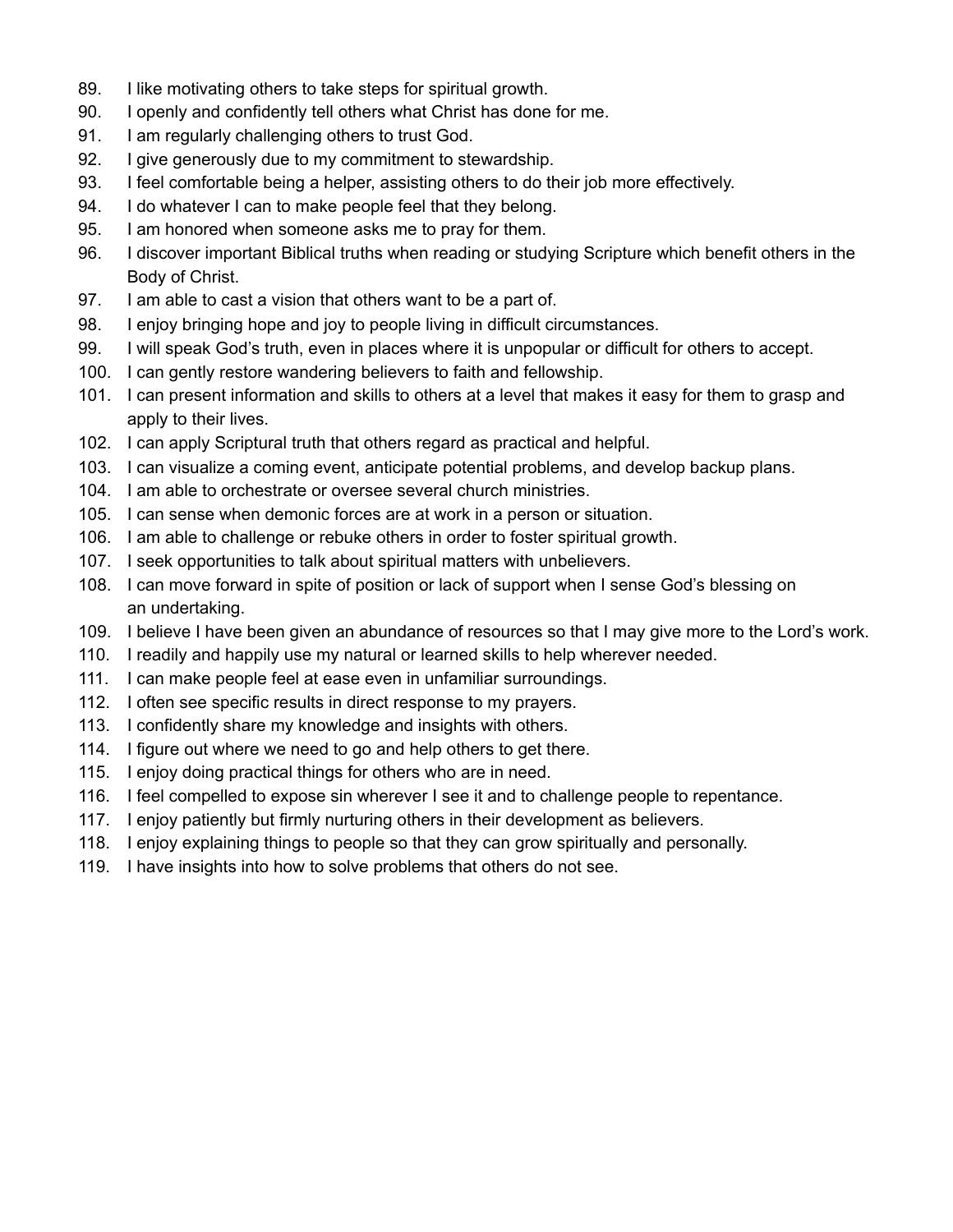# **ABOUT HEART**

*"Delight yourself in the LORD and he will give you the desires of your heart."* Psalms 37:4 (NIV)

Another way to think of your heart is to think about passion! Take a moment to think about these questions:

#### **What drives you?**

- What would you do for God if you knew you couldn't fail?
- What pushes you to action?
- What moves you so deeply that it keeps you awake at night?

#### **Who are the people you most want to help?**

- Who do you feel you can influence the most?
- Is there an age range you feel most drawn to? If so, what age group?
- Is there an affinity group I feel most drawn to?

#### **What are the needs I feel most drawn to?**

- What are the top two needs I love to meet for people?
- Why do I love meeting those needs?

#### **What cause am I most passionate about?**

- What cause or issue makes my heart race?
- Where could I make the greatest impact for God?

### **Passions - People**

Directions: Please check each box that you feel applies to you. The people I would like to serve most are:

- ◻ Children
- ◻ College
- ◻ Disabled
- ◻ Divorced
- ◻ Elderly
- ◻ Empty Nesters
- ◻ Homeless
- ◻ Hospitalized
- ◻ Infants
- ◻ Parents
- ◻ Poor
- ◻ Prisoners
- ◻ Single Parents
- ◻ Singles
- ◻ Teen Moms
- ◻ Unemployed
- ◻ Widowed
- ◻ Young Married
- ◻ Youth
- ◻ Other

### **Passions - Issues and Causes**

The issues or causes that I feel most strongly about are:

- ◻ Abortion
- ◻ Abuse/Violence

◻ Addictions

- ◻ At-Risk Children
- ◻ Child Care
- ◻ Compulsive Behavior
- ◻ Deafness
- ◻ Discipleship
- ◻ Economics
- -
- 
- 
- ◻ Finances
- ◻ Health/Fitness
- ◻ HIV/AIDS
- ◻ Human Trafficking
- ◻ Law/Justice System
- ◻ Literacy
- ◻ Marriage/Family
- ◻ Politics
- ◻ Poverty
- ◻ Racism
- □ Sanctity of Life
- □ Spiritual Apathy
- ◻ Violence
- ◻ Other
- ◻ Education
- ◻ Environment
- ◻ Ethics
- ◻ Family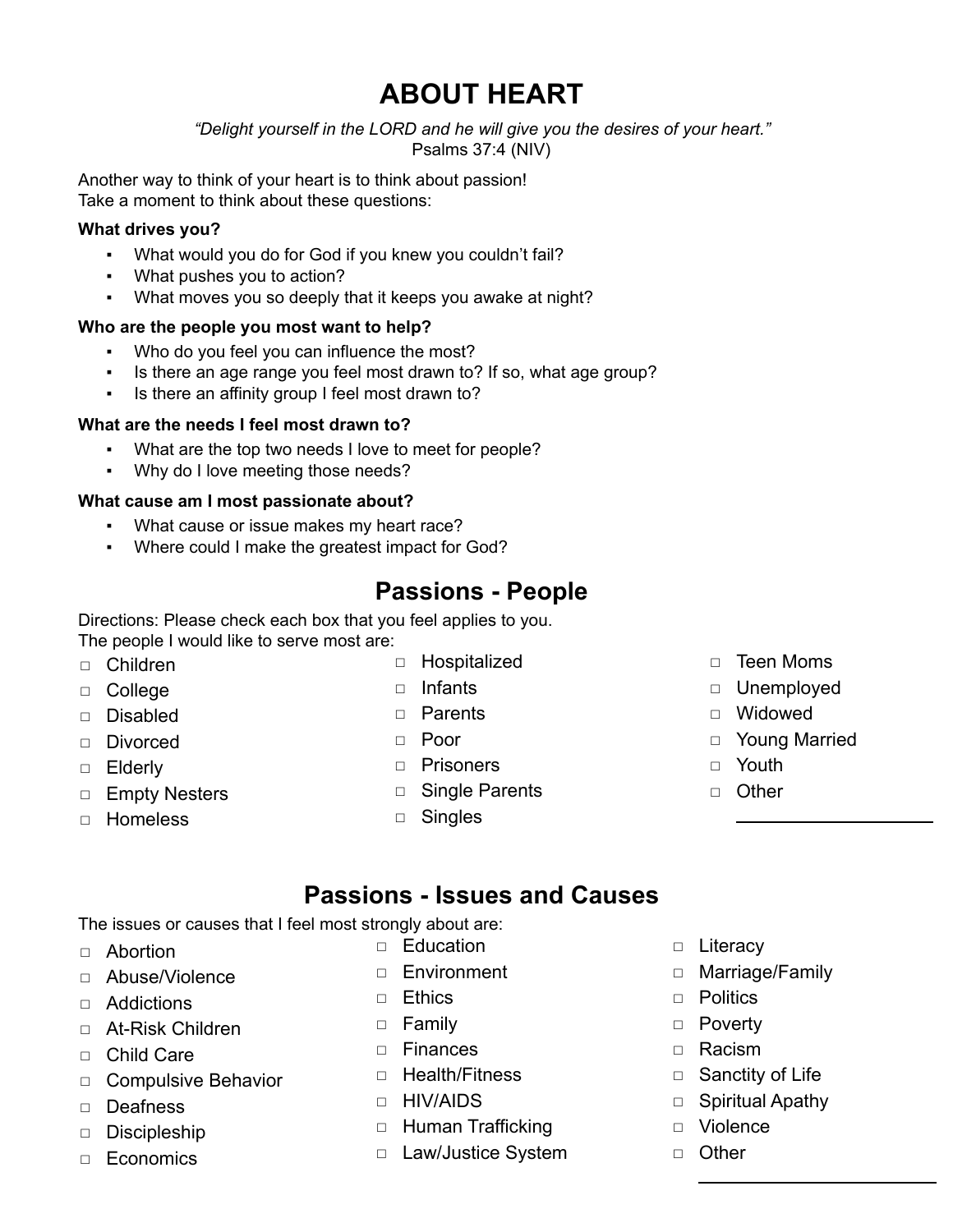Put the top 3 to 6 People and Issues and Causes on the S.H.A.P.E. Results Profile.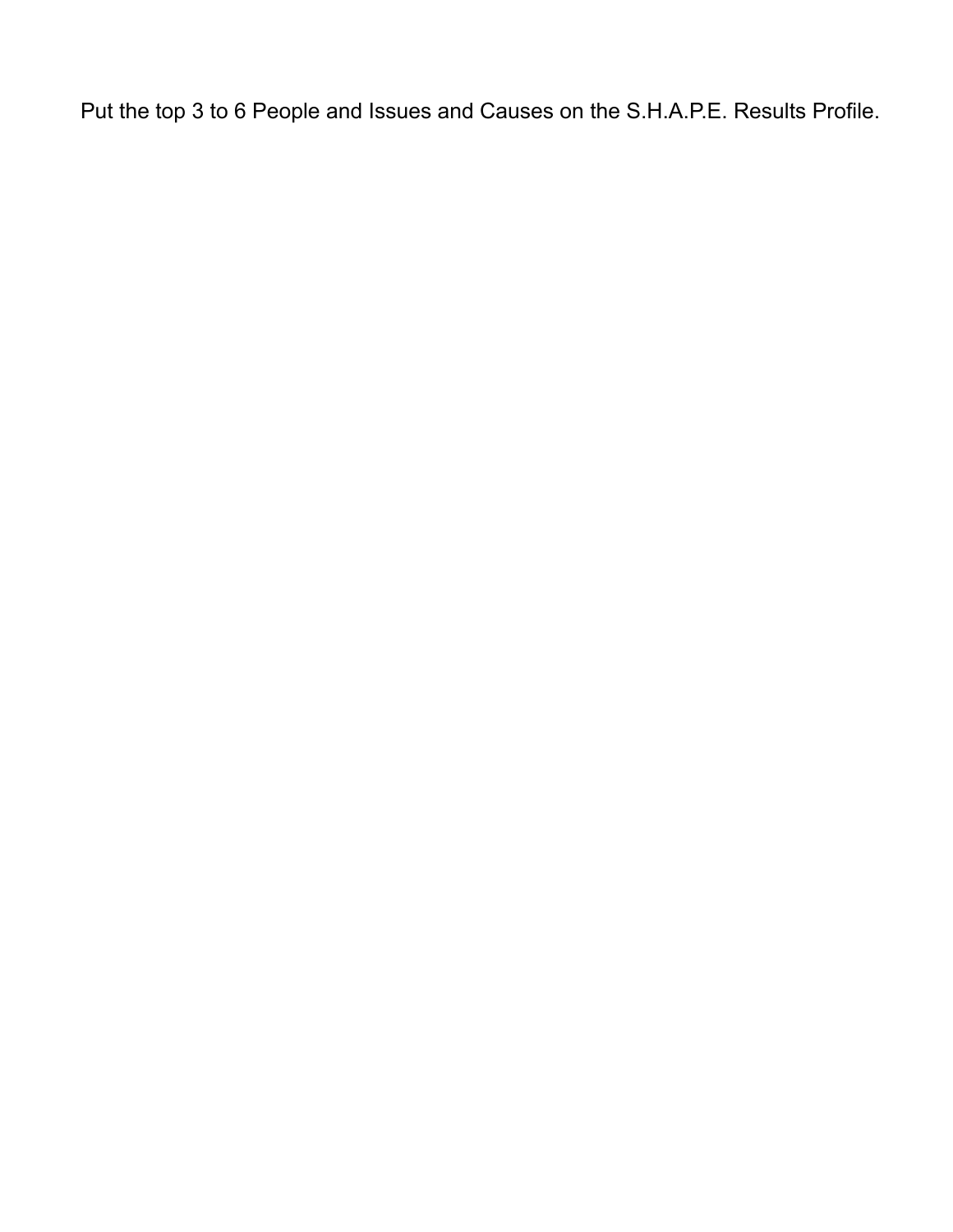## **About Abilities**

Each of us has abilities that we have discovered and learned over our lifetime. Read through this list of specialized abilities and check the abilities that you excel at and love doing.

|        | <b>Professional</b>         | Art    |                          |  |  |  |
|--------|-----------------------------|--------|--------------------------|--|--|--|
| □      | Advertising                 | □      | Artist                   |  |  |  |
| □      | <b>Career Counseling</b>    | $\Box$ | Crafts                   |  |  |  |
| □      | <b>Carpet Cleaning</b>      | $\Box$ | Decorating               |  |  |  |
| $\Box$ | Chiropractic                | $\Box$ | <b>Graphic Design</b>    |  |  |  |
| □      | <b>Computer Programming</b> | $\Box$ | Multimedia               |  |  |  |
| □      | Counseling                  | $\Box$ | Photography              |  |  |  |
| □      | Day Care Director           |        |                          |  |  |  |
| □      | Dental                      |        | Leader                   |  |  |  |
| □      | Engineer                    |        |                          |  |  |  |
| □      | Financial                   | $\Box$ | Couples                  |  |  |  |
| □      | Journalist/Writer           | $\Box$ | Elementary               |  |  |  |
| □      | Landscaping                 | $\Box$ | Junior High              |  |  |  |
| □      | <b>Law Enforcement</b>      | $\Box$ | Men's Group<br>Preschool |  |  |  |
| □      | Legal                       | $\Box$ |                          |  |  |  |
| □      | Medical                     | $\Box$ | Senior High              |  |  |  |
| □      | <b>Mental Health</b>        | $\Box$ | Singles                  |  |  |  |
| □      | Paramedic/EMT               | $\Box$ | Tutoring                 |  |  |  |
| □      | <b>Personnel Manager</b>    | $\Box$ | <b>Women's Group</b>     |  |  |  |
| □      | <b>Public Relations</b>     |        | <b>Machinist</b>         |  |  |  |
| □      | Radio                       | □      | Auto Mechanic            |  |  |  |
| □      | Social Work                 | $\Box$ | <b>Computer Repair</b>   |  |  |  |
| □      | Systems analyst             | $\Box$ | <b>Copier Repair</b>     |  |  |  |
| □      | <b>Television</b>           | $\Box$ | <b>Diesel Mechanic</b>   |  |  |  |
| □      | <b>Window Washing</b>       | $\Box$ | <b>Mechanics</b>         |  |  |  |
|        |                             | $\Box$ | <b>Small Engine</b>      |  |  |  |
|        |                             |        |                          |  |  |  |
|        | <b>Music</b>                |        | <b>Missions</b>          |  |  |  |
| □      | Arranger                    | $\Box$ | Evangelism               |  |  |  |
| □      | <b>Bassist</b>              | $\Box$ | Missionary               |  |  |  |
| □      | <b>Chart Songs</b>          |        |                          |  |  |  |
| □      | Choir                       |        |                          |  |  |  |
| □      | <b>Choir Director</b>       |        |                          |  |  |  |
| □      | Composer                    |        |                          |  |  |  |
| □      | <b>Drummer</b>              |        |                          |  |  |  |
| $\Box$ | Guitar player               |        |                          |  |  |  |
| $\Box$ | Keyboard player             |        |                          |  |  |  |
| □      | Other Instruments           |        |                          |  |  |  |
| $\Box$ | Vocalist                    |        |                          |  |  |  |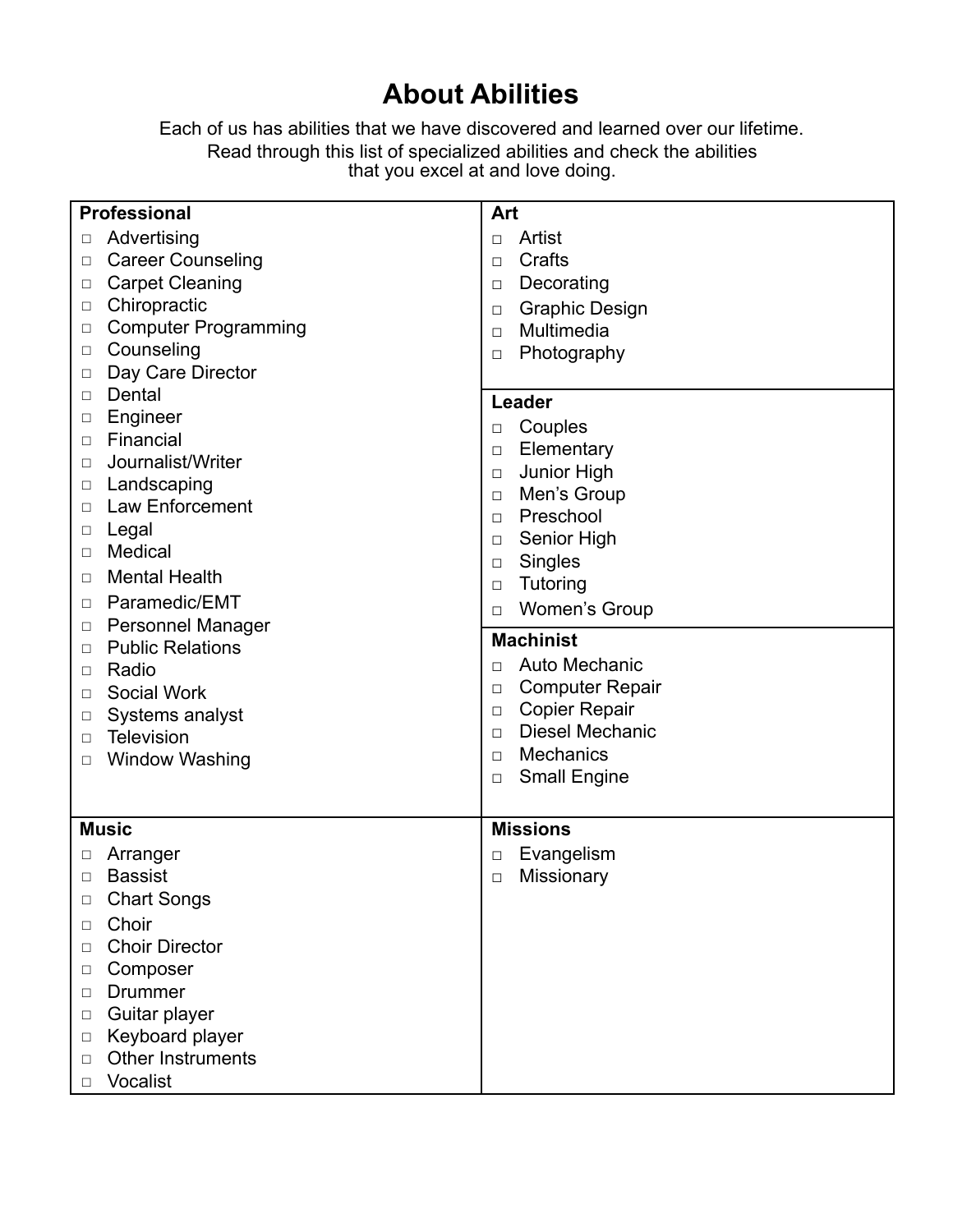| <b>Drama</b>                      | <b>General</b>                  |  |  |  |
|-----------------------------------|---------------------------------|--|--|--|
| Acting                            | <b>Bookstore</b>                |  |  |  |
| □                                 | $\Box$                          |  |  |  |
| Dance                             | Cashier                         |  |  |  |
| $\Box$                            | $\Box$                          |  |  |  |
| Mime/Clown                        | <b>Child Care</b>               |  |  |  |
| □                                 | □                               |  |  |  |
| Poet                              | <b>Customer Service</b>         |  |  |  |
| □                                 | □                               |  |  |  |
| Writer                            | <b>Food Service</b>             |  |  |  |
| □                                 | $\Box$                          |  |  |  |
|                                   | <b>Tax Deductions</b><br>$\Box$ |  |  |  |
|                                   | Transportation<br>$\Box$        |  |  |  |
|                                   | Weddings<br>$\Box$              |  |  |  |
| <b>Production</b>                 | <b>Maintenance</b>              |  |  |  |
| Lighting                          | <b>Building</b>                 |  |  |  |
| □                                 | $\Box$                          |  |  |  |
| Producer                          | Cleaning                        |  |  |  |
| □                                 | $\Box$                          |  |  |  |
| Set Design                        | Gardening                       |  |  |  |
| □                                 | $\Box$                          |  |  |  |
| Sound                             | Grounds                         |  |  |  |
| □                                 | $\Box$                          |  |  |  |
| Stage Hand<br>□                   |                                 |  |  |  |
| <b>Studio Recording</b><br>$\Box$ |                                 |  |  |  |
| Video<br>$\Box$                   |                                 |  |  |  |
| <b>Construction</b>               | <b>Sports</b>                   |  |  |  |
| Architect                         | <b>Basketball</b>               |  |  |  |
| □                                 | $\Box$                          |  |  |  |
| Cabinets                          | Football                        |  |  |  |
| □                                 | $\Box$                          |  |  |  |
| Carpenter                         | <b>General Athlete</b>          |  |  |  |
| □                                 | $\Box$                          |  |  |  |
| Carpet                            | Golf                            |  |  |  |
| $\Box$                            | $\Box$                          |  |  |  |
| Concrete                          | Lifeguard                       |  |  |  |
| □                                 | $\Box$                          |  |  |  |
| Drafting                          | Soccer                          |  |  |  |
| $\Box$                            | $\Box$                          |  |  |  |
| Drywall                           | Softball                        |  |  |  |
| □                                 | $\Box$                          |  |  |  |
| Electrical                        | Tennis                          |  |  |  |
| $\Box$                            | $\Box$                          |  |  |  |
| Finishing<br>$\Box$               |                                 |  |  |  |
| <b>General Contractor</b><br>□    |                                 |  |  |  |
| Heating/AC<br>$\Box$              |                                 |  |  |  |
| <b>Interior Design</b><br>□       |                                 |  |  |  |
| Masonry<br>$\Box$<br>Painting     |                                 |  |  |  |
| $\Box$<br>Papering                |                                 |  |  |  |
| □<br>Plumbing<br>$\Box$           |                                 |  |  |  |
| Roofing<br>$\Box$                 |                                 |  |  |  |
| <b>Telephones</b><br>$\Box$       |                                 |  |  |  |
| Tile<br>$\Box$                    |                                 |  |  |  |
| <b>Office</b>                     | <b>Work With</b>                |  |  |  |
| Data Entry                        | Alzheimer's                     |  |  |  |
| $\Box$                            | $\Box$                          |  |  |  |
| <b>Mac Products</b>               | <b>Hospital Visits</b>          |  |  |  |
| □                                 | $\Box$                          |  |  |  |
| <b>MS Office Products</b>         | Learning/Teaching               |  |  |  |
| □                                 | $\Box$                          |  |  |  |
| <b>Office Manager</b>             | <b>Making Homemade Meals</b>    |  |  |  |
| $\Box$                            | $\Box$                          |  |  |  |
| Receptionist                      | <b>Nursing Homes</b>            |  |  |  |
| □                                 | $\Box$                          |  |  |  |
|                                   | Shut-Ins<br>$\Box$              |  |  |  |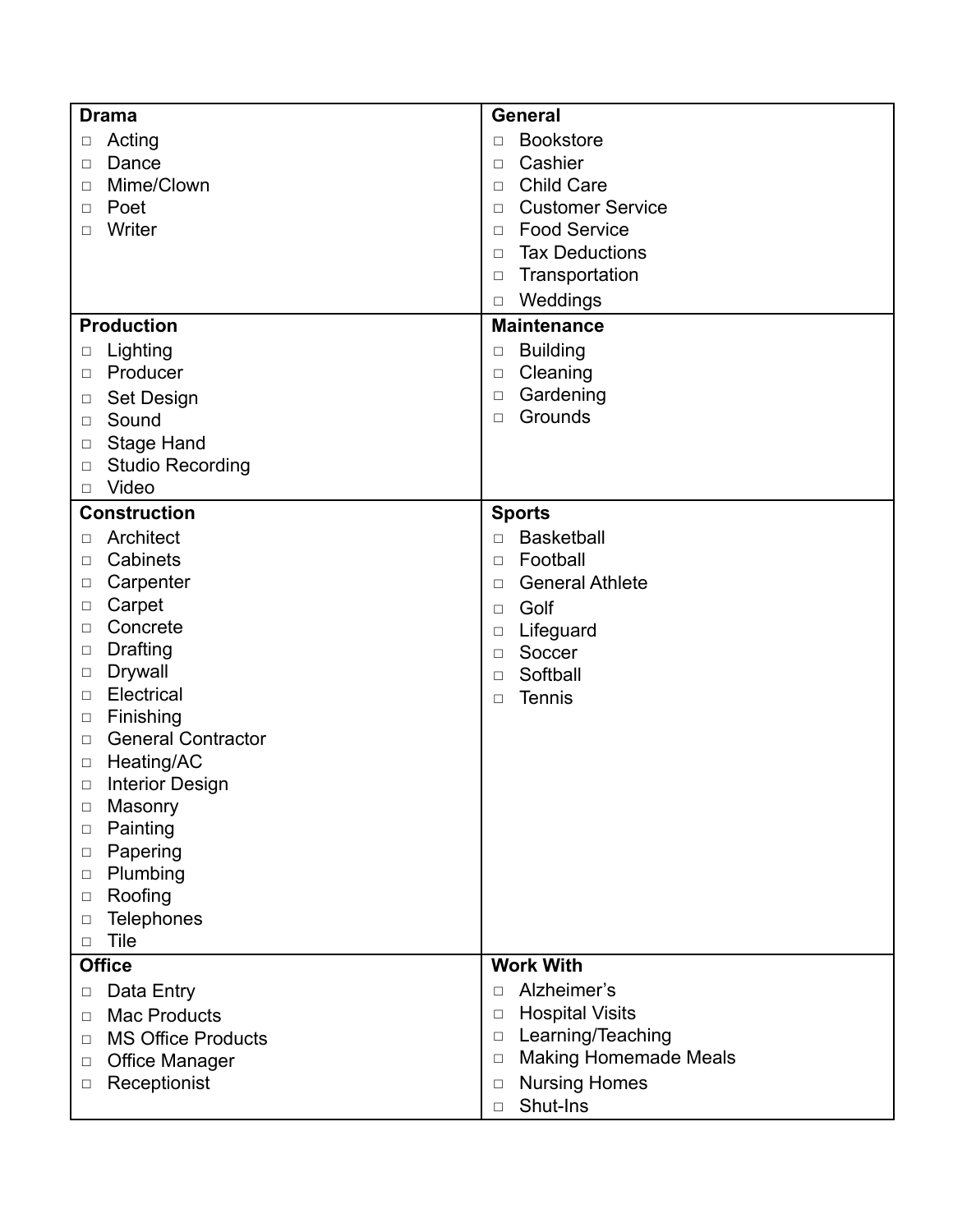## **About Personality**

Understanding the personality God has given you will help you more effectively express your spiritual gifts, heart, and abilities for HIS sake.

#### *"Like stained glass, our different personalities Reflect God's light in many colors and patterns."* --Rick Warren

We are going to focus on only two aspects of your personality:

How you are **Energized** and how you are **Organized**.

Directions:

- For each statement, circle the number towards the statement that most accurately describes what you would prefer in most situations.
- Do not answer according to what you feel is expected by a spouse, family member, employer, etc.
- Select the behavior or perspective that would come naturally to you if you knew there were NO restrictions on or consequences for your personal expression.

### **How are you Energized?**

| I'm more comfortable:                                              |  |  |                             |  |                          |  |
|--------------------------------------------------------------------|--|--|-----------------------------|--|--------------------------|--|
| Doing things for people                                            |  |  | $1 2 3 4$                   |  | Being with people        |  |
| When doing a task, I tend to:<br>Focus on the goal                 |  |  | $1 2 3 4$                   |  | Focus on relationships   |  |
| I get more excited about:<br>Advancing a cause                     |  |  | $1 \quad 2 \quad 3 \quad 4$ |  | Creating community       |  |
| I feel I've accomplished something when I've:<br>Gotten a job done |  |  | $1 2 3 4$                   |  | Built a relationship     |  |
| It is more important to start a meeting:<br>On time                |  |  | $1 \quad 2 \quad 3 \quad 4$ |  | When everyone gets there |  |
| I'm more concerned with:<br>Meeting a deadline                     |  |  | $1 \quad 2 \quad 3 \quad 4$ |  | Maintaining the team     |  |
| I place higher value on:<br>Action                                 |  |  | $1 \quad 2 \quad 3 \quad 4$ |  | Communication            |  |
| Add all the prior numbers and record the total here. Total:        |  |  |                             |  |                          |  |

If your score was 7-17: You are more task-oriented.

If your total was 18-28: You are more people oriented.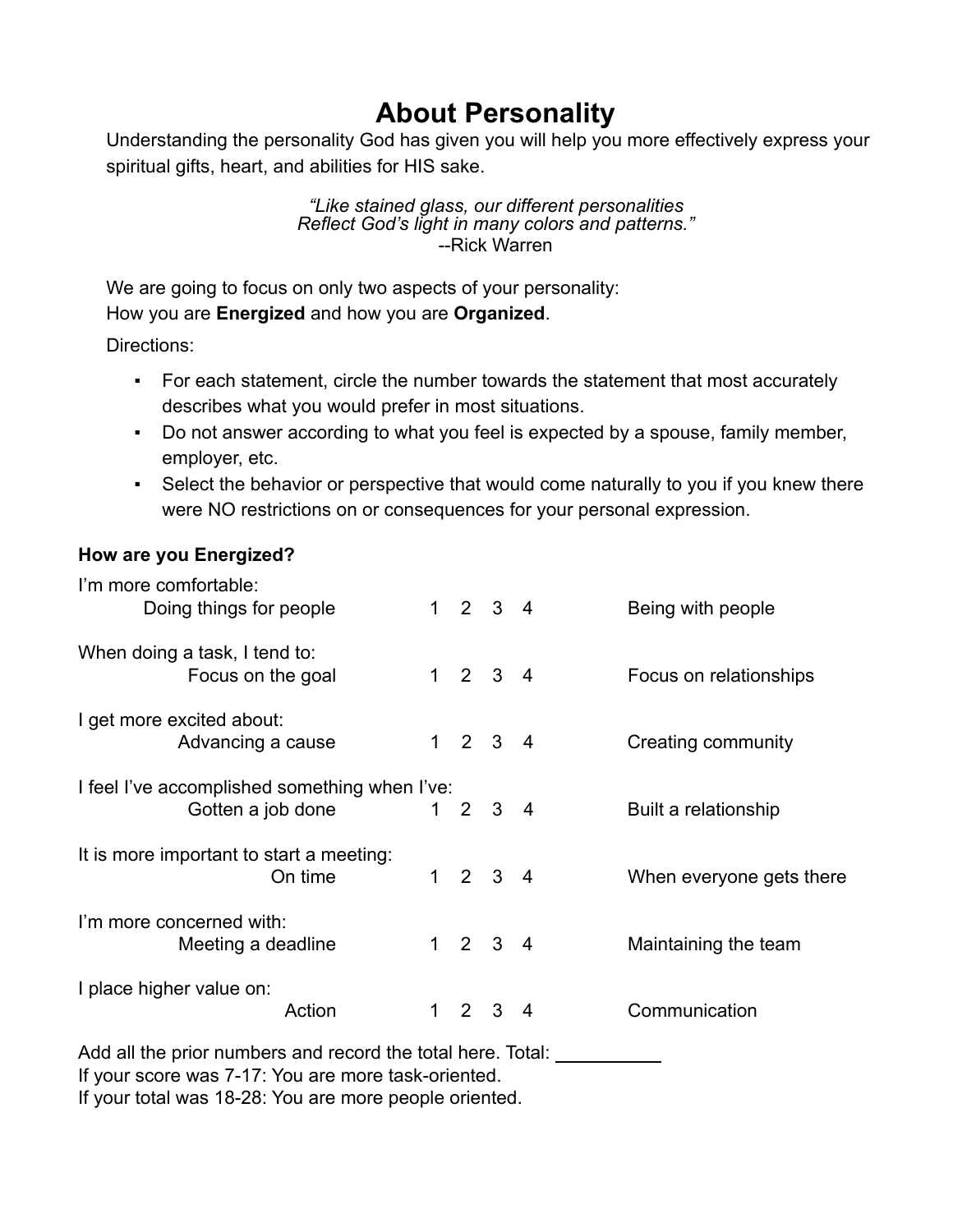# **How are You Organized?**

|                                                                                               | <b>Task or People</b> |  |                             |                             |                     | <b>Structured or Unstructured</b> |
|-----------------------------------------------------------------------------------------------|-----------------------|--|-----------------------------|-----------------------------|---------------------|-----------------------------------|
| l am                                                                                          |                       |  |                             |                             |                     |                                   |
| Record your results below for your record and on the S.H.A.P.E. Profile Results Page.         |                       |  |                             |                             |                     |                                   |
| If your score was 7-17: You are unstructured.<br>If your total was 18-28: You are structured. |                       |  |                             |                             |                     |                                   |
| Add all the prior numbers and record the total here. Total: _____________                     |                       |  |                             |                             |                     |                                   |
| I accomplish tasks best:<br>By working it out as I go                                         |                       |  | $1 \quad 2 \quad 3 \quad 4$ |                             | By following a plan |                                   |
| I find routine:<br><b>Boring</b>                                                              |                       |  |                             | $1 2 3 4$                   |                     | <b>Restful</b>                    |
| I like to:<br>Play it by ear                                                                  |                       |  |                             | $1 \quad 2 \quad 3 \quad 4$ |                     | Stick to a plan                   |
| I prefer projects that have:<br>Variety                                                       |                       |  |                             | $1 \quad 2 \quad 3 \quad 4$ |                     | Routine                           |
| I prefer to set guidelines that are:                                                          |                       |  | $1 \quad 2 \quad 3 \quad 4$ |                             | Specific            |                                   |
| While on vacation I prefer to:<br>Be spontaneous                                              |                       |  | $1 \quad 2 \quad 3 \quad 4$ |                             | Follow a set plan   |                                   |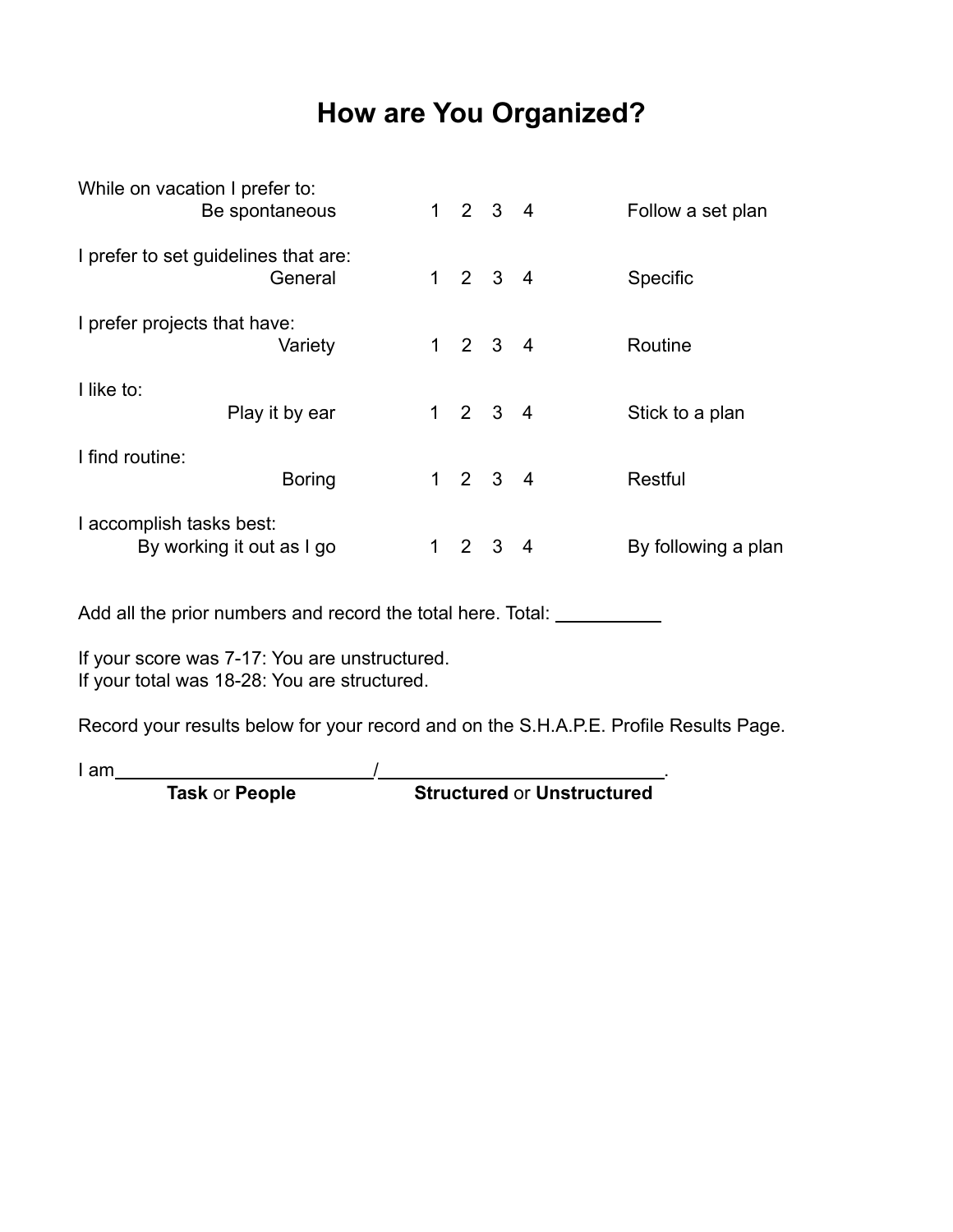## **Experience**

*"Praise be to the God and Father of our Lord Jesus Christ, the Father of compassion and the God of all comfort, who comforts us in all our troubles, so that we can comfort those in any trouble with the comfort we ourselves have received from God."*

2 Corinthians 1:3-4 (NIV)

Take a moment to think about these different experiences and how they have impacted your life:

- Spiritual experiences meaningful decisions, times with God, times you felt especially close to God.
- Painful experiences problems, hurts, trials, etc.
- $\blacksquare$  Educational experiences favorite subjects in school, special training, etc. ...
- Ministry experience how you've served in the past.

My brief testimony of how I became a Christian:

Ministry Experience (Where I have served in the past, if applicable, including ChurchName, City/State, Position, Years Involved):

List 3 Positive experiences from the past that made a big impact on who you are today (Next to coming to Christ):

List 3 Negative Experiences from your past that have helped to Shape you, but also have given you great compassion for others going through similar circumstances: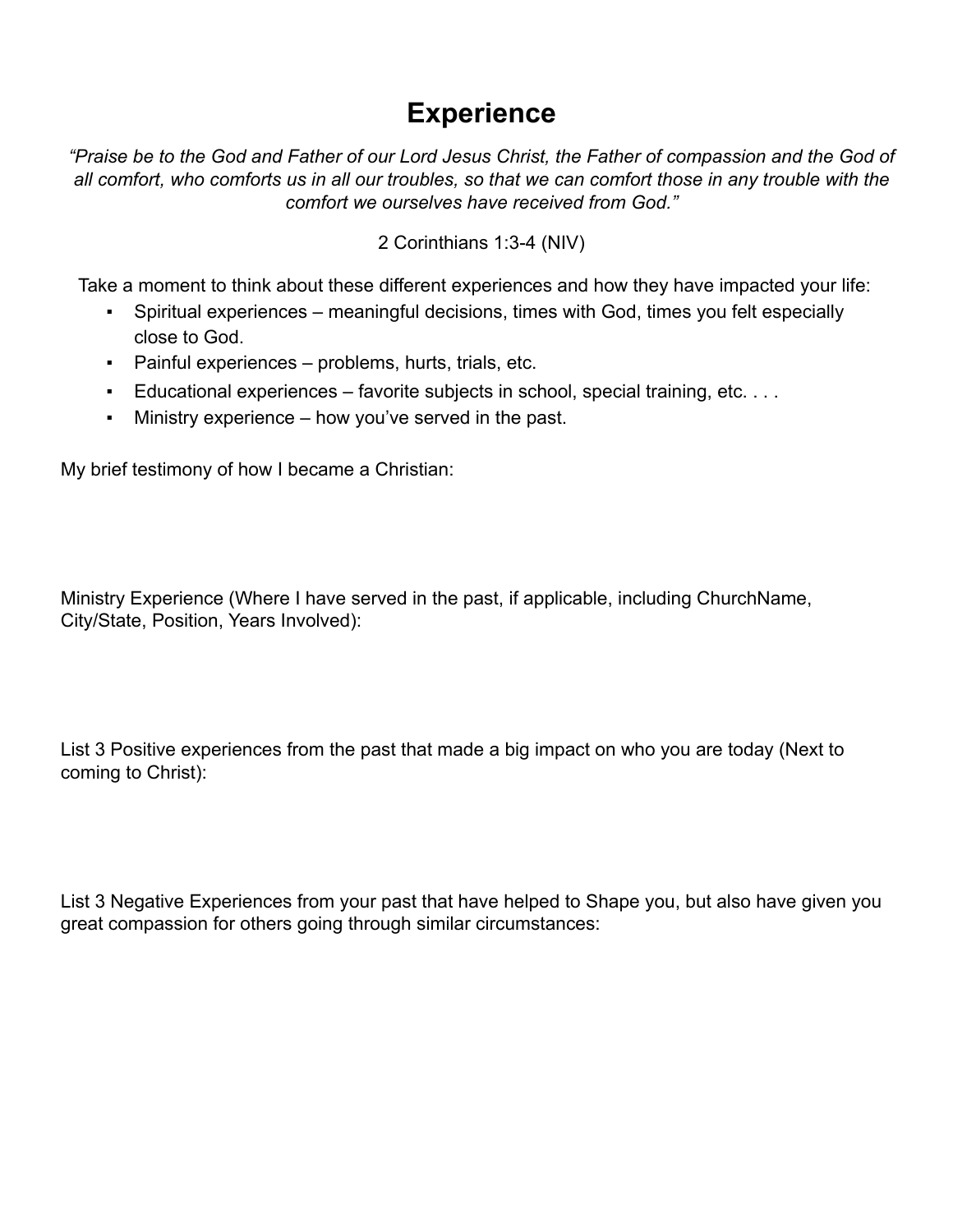## **S.H.A.P.E. Profile Results**

### **Spiritual Gifts**

List your top 6 Gifts/Gift Mix (You may have scored the same for several Gifts)

### **Heart**

| າ |  |
|---|--|
| 3 |  |

### **Issues and Causes**

List the issues and causes you feel most strongly about:

### **List Your Abilities**

**Personality**

Circle below:

I am Task-Oriented or People Oriented I am Structured or Unstructured

### **Experience**

Highlight your Spiritual, Painful, Educational & Ministry Experience: